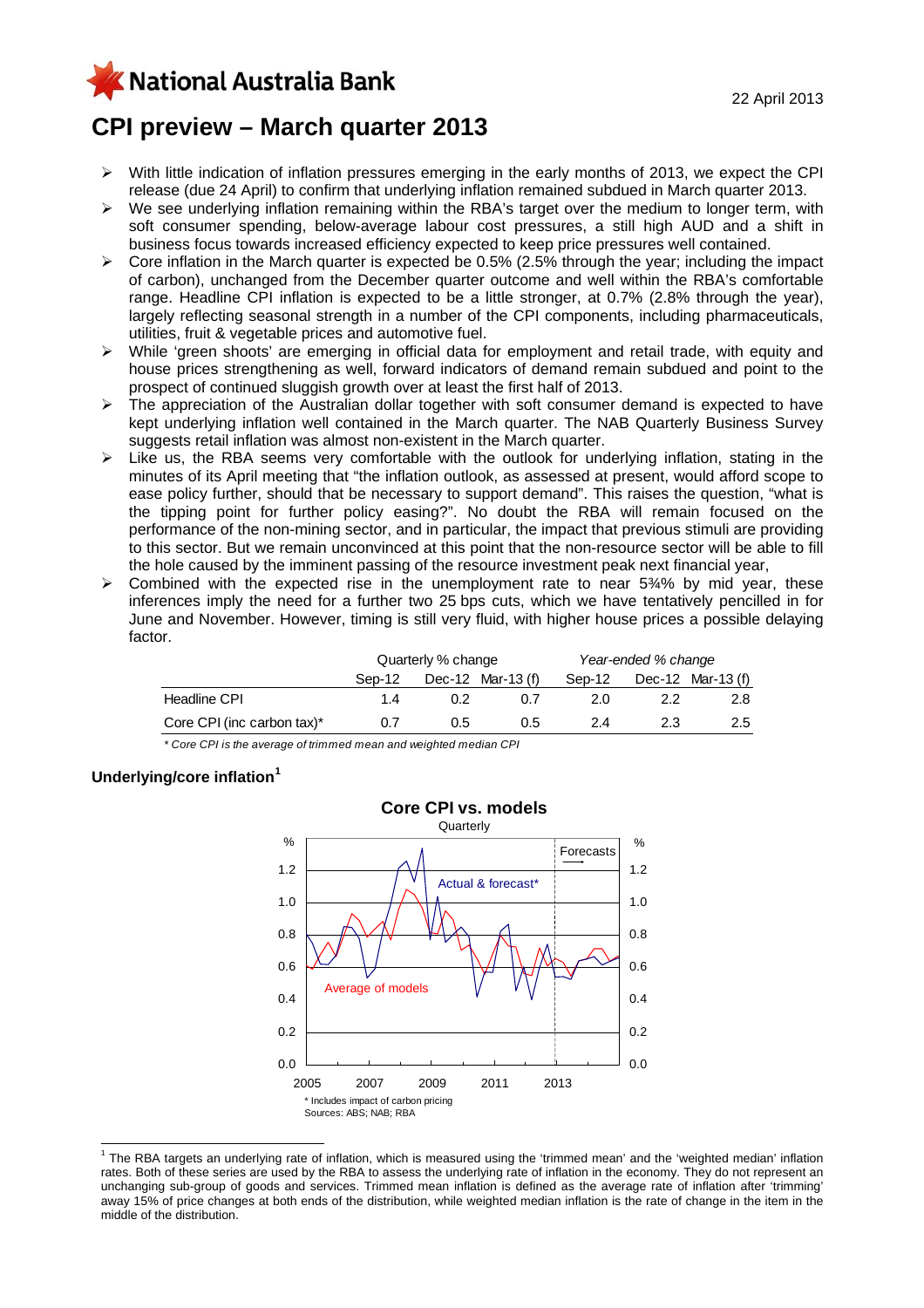NAB's models of underlying or core inflation are based on the size of the output gap, labour costs growth, productivity growth, currency movements, fuel prices and error correction mechanisms. In addition to our own models, we also monitor a model based on published RBA research, based principally on unemployment and import prices. The chart shows the fit of the average of NAB and RBA models is reasonably close. At least they seem to explain the core drivers of underlying inflation. A large part of the reason for our March quarter forecast remaining slightly less elevated than the level of inflation suggested by the models reflects our judgement from our survey that retailers have remained under intense pressure.

The NAB Quarterly Business Survey provides further evidence that retail inflation remains very subdued, pointing to underlying inflation of just 0.4% in the March quarter. Retail margins have also remained very tight, reflecting the stronger pace of purchase and labour costs inflation compared to prices. The annual growth rate of the wage price index (including bonuses) of 3.4% in the December quarter was the slowest pace since mid-2010. With labour market conditions seemingly still soft, it is likely that the softness in wages growth at the end of last year has persisted into early 2013, and it is unlikely to place upwards pressure on prices any time soon.

While ABS data show a sharp pick up in employment growth in February, which was partly unwound in March, we are reluctant to accept the extent of the overall improvement in labour market conditions implied by official data. Perhaps a more realistic measure of labour market conditions is the unemployment rate, which lifted to 5.6% in March. The softness implied by the unemployment rate, as well as other market measures of the labour market which have weakened appreciably in recent months, is likely to remain a concern for the RBA, and a potential trigger for further rate cuts.



Like us, the RBA seems very comfortable with the outlook for underlying inflation, expecting it to remain well within its 2-3% target band over the medium to longer term. With tight fiscal policy and some sectors of the economy experiencing depressed conditions (eg. consumer and trade dependent sectors), we believe there is still a need for further policy easing to set the economy back on a sustainable growth path. We see the need for two more rate cuts before the end of 2013; we have pencilled in two 25 bps cuts for June and November, taking the official rate to 2.50%. Timing will, however, be very data dependent. Further strength in house prices could cause the RBA to stay its hand, but unemployment is likely to be the key variable. While we expect a soft inflation outcome for the March quarter, within reason, a stronger pace of inflation is unlikely to change our view that further rate cuts are necessary.

## **Headline inflation**

Headline CPI inflation is expected to have been a little stronger than the underlying rate in the March quarter. This largely reflects largely reflecting seasonal strength in a number of the CPI components. We anticipate headline inflation to rise to 0.7% (2.8% through the year).

#### **Other specific factors impacting the March quarter headline CPI outcome**

¾ **Housing costs** growth is likely to have risen modestly in early 2013, albeit from a very subdued 0.2% rise in the December quarter. Electricity and utilities price growth probably increased due to seasonal pricing, while there may still be residual impacts flowing through as a result of carbon pricing. Results from the NAB Residential Property Survey suggest that national housing rents rose by 1% in the March quarter – slightly stronger than 0.8% growth in housing rents reported in the December quarter CPI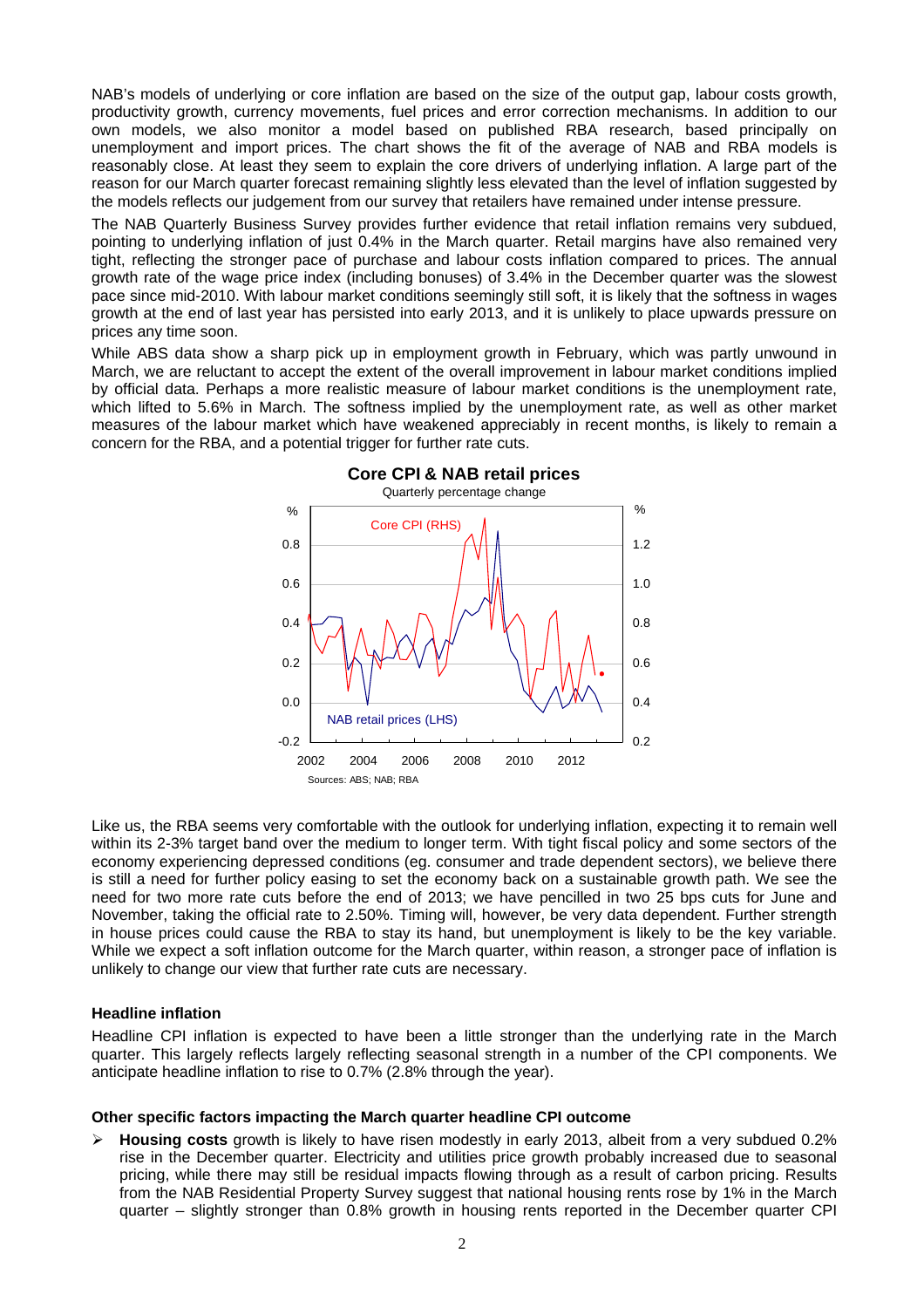release. Nonetheless, the NAB Quarterly Business Survey showed a fairly benign pace of growth in construction costs and transport & utilities prices. Taken together, it appears that housing cost inflation may have lifted modestly in the March quarter.

- ¾ **Fruit & vegetable** prices (3.0% of spending) are estimated to have risen strongly over the March quarter, up by around 10% (not seasonally adjusted), more than offsetting a 2½% fall in the December quarter.
- ¾ **Transportation costs** appear to have risen over the March quarter, excluding seasonality. Automotive fuel prices at the pump (3.6% of household spending) are estimated to have increased by between 1½- 2% in the quarter, consolidating a 2.6% rise in petrol prices in the December quarter.
- ¾ **Education** (3.2% of spending) and **health** (including pharmaceutical products and medical & hospital services; 5.3% of spending) prices tend to exhibit strong seasonal growth in the March quarter, and are likely to have contributed to solid inflation in overall prices.
- ¾ The **Australian dollar** strengthened notably in the first quarter of 2013 in trade weighted terms, to a high level relative to history. This is likely to have kept import price pressures fairly subdued. While the full impacts of currency adjustments take several quarters to fully filter through to domestic prices, it is likely that we are still seeing the deflationary impacts of currency appreciation over the past year or so, which is likely to have kept import price inflation soft in the March quarter, offsetting some of the strength in some of the key CPI components.

#### **For more information contact:**

Alan Oster Group Chief Economist 03 8634 2927 (Mobile 0414 444 652)

Rob Brooker Head of Australian Economics and **Commodities** 03 86341663

Rob Henderson Chief Economist Markets – Australia 02 9237 1836